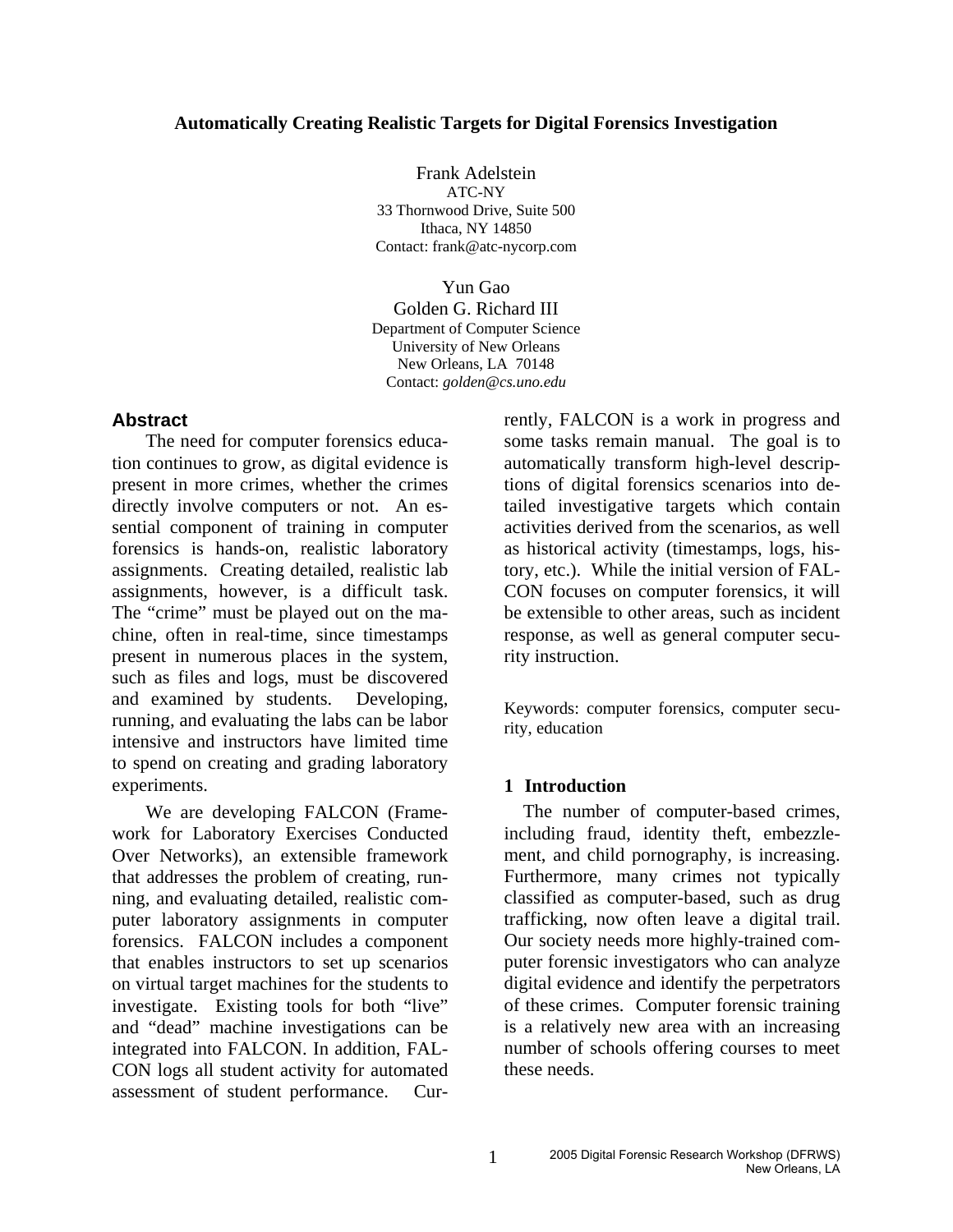The field of computer forensics encompasses a wide range of topic areas in computer science, such as extraction and preservation of digital evidence, as well as various legal issues, such as "chain of custody" and admissibility of evidence in court [8,9]. In addition, students are required to be familiar with computer forensic tools. However, knowing the subject matter is not enough. Students must be able to put all of the pieces together to solve crimes. They need opportunities for practicing forensic investigation and their skills need to be assessed in a comprehensive way. Tools for assessing the synthesis of computer forensic concepts do not exist.

Typically, digital forensics training is accomplished using a combination of classwork (i.e., lectures and recitations) and lab work. Because of the difficulty in preparing complex lab exercises, most exercises that are currently being offered cover only a small portion of a forensic problem. Such simplified laboratory exercises have limited benefits to students, leaving them unprepared for real-world situations. For example, if the largest storage medium a student has analyzed in a computer forensic course is a 1 megabyte floppy disk, the student is likely to be ill-prepared to analyze media 4- 6 orders of magnitude larger.

A typical digital investigation might target a user stealing files or resources, running an illegal server, or using steganography to hide information. Evidence may also be contained in email, web page caches, and chat logs. A running system may have many users, each running numerous processes and owning numerous files. Most of the activity on a system, as well as most of the users, will not be malicious, providing "background noise." Because the forensic investigator will only be given a small amount of information initially, he or she must sift through a large amount of data in order to determine what happened, how it was done,

and who was responsible for it. A realistic lab must reflect this situation. Not only must the users on a forensic target created for a lab have many files, the timestamps on the files must be consistent. Inconsistent timestamps may damage the realism of the lab because it makes normal behavior look suspicious or hides suspicious behavior. Note that even if a perpetrator in a real case wipes the timestamps on the files, there should be a consistent pattern.

In real life, forensic investigators must look for the "needle in the haystack" realistic lab exercises should have large haystacks and small needles. In the real world, users not directly involved in an incident will still have a history. They will have sent and received email, browsed web pages, entered commands, and written to and read from files. A realistic lab must have welldefined users—the attacker must not be the only one with an "interesting" history.

Creating a realistic laboratory exercise is a tedious, time-consuming process. Although disk images for investigation may be harvested from a variety of sources (e.g., from e-bay, a personal server, etc.), the authors have learned from personal experiences that these sources are far from ideal. First, it is generally difficult to frame the contents of the image in terms of a scenario for investigation, e.g., a computer crime. Second, drive images extracted from unknown sources may contain contraband or extremely personal material, such as medical data or financial information. Third, the instructor must perform a detailed investigation herself to determine what evidence is present before an assignment can be crafted. Drawing more on personal experience, the authors note that manually constructing a set of "target" machines for a realistic investigation scenario is a tedious, time-consuming process because the instructor must generate all of the activity that is occurring and has occurred on the machines.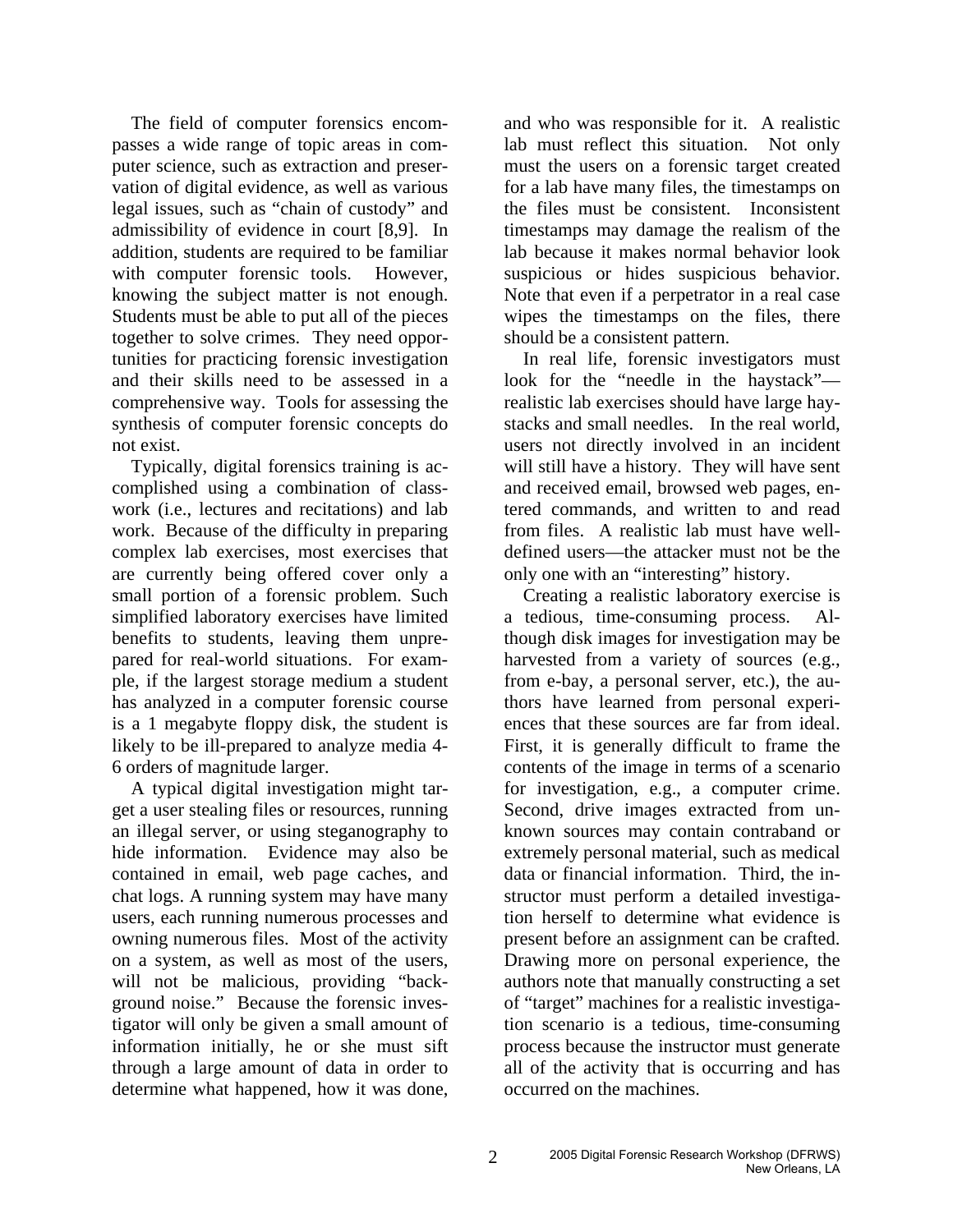

**Figure 1: FALCON and the lab development process** 

Evaluating a complex lab completely and consistently for all students is also very challenging. Because a perpetrator's actions typically leave evidence in multiple places on the computer, there are many paths a student can take to find evidence of what happened. Currently, no means of obtaining detailed records of student investigative actions exists, and if such a record could be obtained, it would be lengthy and hard to analyze by hand. Instructors need automated assistance for student evaluation.

Another issue in digital forensics training is that computer laboratory facilities are expensive to set up and time consuming to staff and maintain. Also, they require that the students be physically present, which limits laboratory use by students who are disabled, live far away, or have full-time work schedules that restrict their available time. One approach to ease this burden is to move some of the training out of the lab, by allowing students to perform some of the laboratory exercises remotely, e.g., at home. In addition, remote access allows for the possibility of using a virtual environment in which a single machine can appear as different machines to different students (thus, reducing the hardware resources required). Many laboratories also require lab personnel to monitor the facility when labs are open. Because remote facilities do not require human security monitors, students can have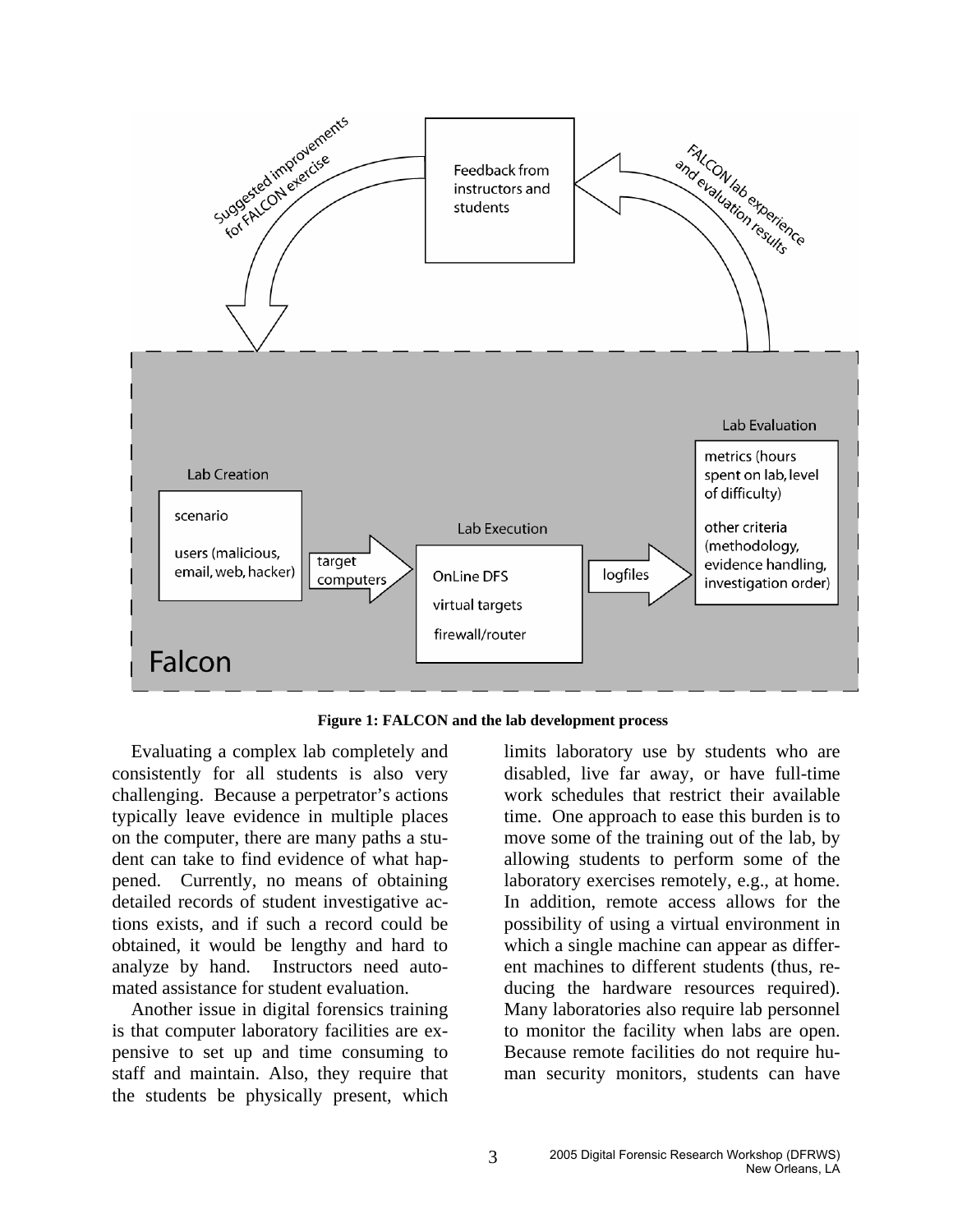potentially around-the-clock access to these facilities.

In this paper, we discuss FALCON (Framework for Laboratory Exercises Conducted Over Networks), our architecture for the automatic creation, deployment, and evaluation of digital forensics laboratory exercises. FALCON consists of a Lab Creation Tool (LCT), a Lab Execution Environment (LEE), and a Lab Evaluation Tool (LET). The LCT allows an instructor to carefully specify the types of activity, both malicious and otherwise, that should reflected on a target computer. These activities include editing files, running network services, etc. The LEE supports the forensic investigation itself, logging the activities of students. Finally, the LET can be used to evaluate a laboratory exercise, providing details on what actions students took, which dead ends were pursued, etc. The paper also presents some of our initial results in creating, administering, and evaluating sophisticated digital forensics laboratory exercises using a prototype of FALCON.

## **2 FALCON Architecture**

The FALCON architecture is illustrated in Figure 1 and consists of 3 components, the Lab Creation Tool (LCT), the Lab Execution Environment (LEE), and the Lab Evaluation Tool (LET). Each FALCON component is discussed below.

## **2.1 Lab Creation Tool**

The FALCON Lab Creation Tool (LCT) will automatically configure a set of target machines for a lab exercise based on a specification that the instructor provides. Such a specification includes descriptions of both malicious and non-malicious activity on the target machines. Non-malicious activity includes users and their actions that are unrelated to the investigation. For example, a scenario specification might involve ten users, including six programmers, three web and mail users, and one "hacker." The LCT creates the users and populates their directories with representative tools and files, creating the appropriate time stamps on the files and log entries within the appropriate logs. For web and email users, their web cache and web history file is filled with appropriate web pages and a saved mail folder with various messages. Much of the email might be "spam" but with the headers reflecting an accurate time reference. The programmer class of users "use" software development tools, including compilers and editors.

An example of a user specification:

```
user { 
    name = next("Namelist"); 
    class = web, mail;tools = pine, firefox | 
          mozilla, spamassassin; 
    timeframe = 2005-03-21 : 
                  2005-05-12; 
    onlinehistory = daily*4; 
}
```
The above specification pulls the user name from the next entry in the file "Namelist." The class "web" and "mail" defines the activity and types of files in the home directory. Note that a class specifies a narrow type of activity and a user can belong to more than one class. The class can be parameterized with options, such as what browser and mail tools are used. The timeframe defines the beginning and end of the user's activity. "onlinehistory" describes how often the user is online, in this case 4 times per day, on average. More complex specifications might be defined as needed.

The overall scenario is described as a series of events, each of which includes:

- An optional label for the event, so other events can refer to it.
- The probability that this event occurred. If the command is always to be executed, the value will be 1.0. The event may also depend on other events.
- The command to execute.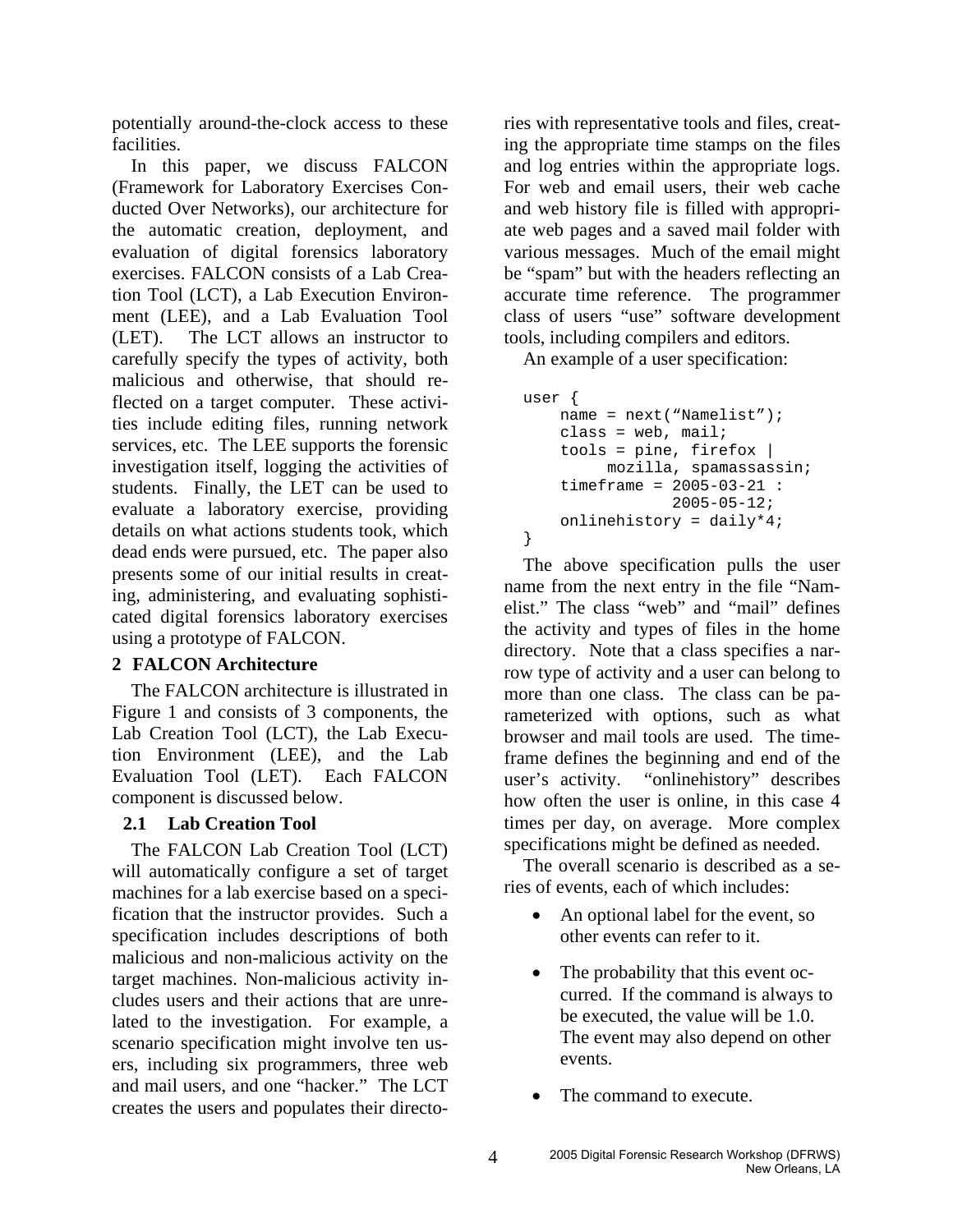- Who executed it (note that an alias will be used, so that a set of machines can be created, each with a different "bad guy").
- The time it occurred. This can be absolute or relative, with a random component.

An example of an event specification:

```
event { 
    label = "syslog-nuke"; 
    probability = 1.0; 
    command = "cd /var/logs; 
                 rm syslog"; 
    name = next ("Namelist"); 
    time = 5min after 
       event("install-backdoor"); 
}
```
The LCT uses the information in the specification to take a clean OS install and create the users, the scenario, and the history. This includes running services as well as creating files and log files with the appropriate historical entries.

# **2.2 Lab Execution Environment**

The FALCON Lab Execution Environment (LEE) provides students with an interactive environment, allowing them to conduct a forensic investigation. Currently, we target live digital forensics investigations and use the OnLine Digital Forensic Suite™, a web-based forensic investigation tool created by ATC-NY. OnLineDFS, developed under the AFRL-funded project, "Mobile Platforms to Support Network Forensics" [6,7], is an extensible platform that contains tools for acquiring and analyzing data, focusing on the running state of a Unix or Windows computer. This data includes processes, network connections, and memory dumps, as well as file-based forensics used by traditional forensic tools. OnLineDFS is a robust tool that can be used "as is" to fulfill the requirements of the LEE, at least for live forensics investigations. We are also investigating incorporation of a "dead" forensics investigation tool, such as the Sleuthkit [1], Encase [2], FTK [3], or S.M.A.R.T [5].

Because OnLineDFS was designed to support law enforcement investigations, it creates an extensive audit log detailing all actions taken by investigators, ranging from logging in and out and acquiring data to viewing data and performing searches. These audit logs are used to assess the performance of the students.

# **2.3 Lab Evaluation Tool**

The FALCON Lab Evaluation Tool (LET) takes the audit log file generated by the LEE and analyzes it for certain patterns, providing metrics for objective lab assessment. Output of the LET supplements the typical mechanisms for evaluation of students—students will still turn in a report, but the LET can perform additional analyses which can be used both in grading and in refining future versions of an assignment. For example, the LET might determine whether the student successfully found a hidden file or performed a detailed analysis of a specific process. This allows an instructor to determine how many assignment goals a student achieved. Similarly, there might be actions which should not occur in the log. For example, a scenario might involve a search warrant that limits the types of information the student can examine, such as email sent to or from a limited set of users. Any other user's email would be defined as "off limits" by the warrant and would therefore not be admissible in court. The LET allows an instructor to check that the student did not inadvertently examine mail from an "off limits" user.

Finally, the LET might be used to gather information to gauge the level of difficulty of the lab, such as the total amount of time the student spent on the lab, the number of sessions, and the average time spent per session. While time spent does not indicate the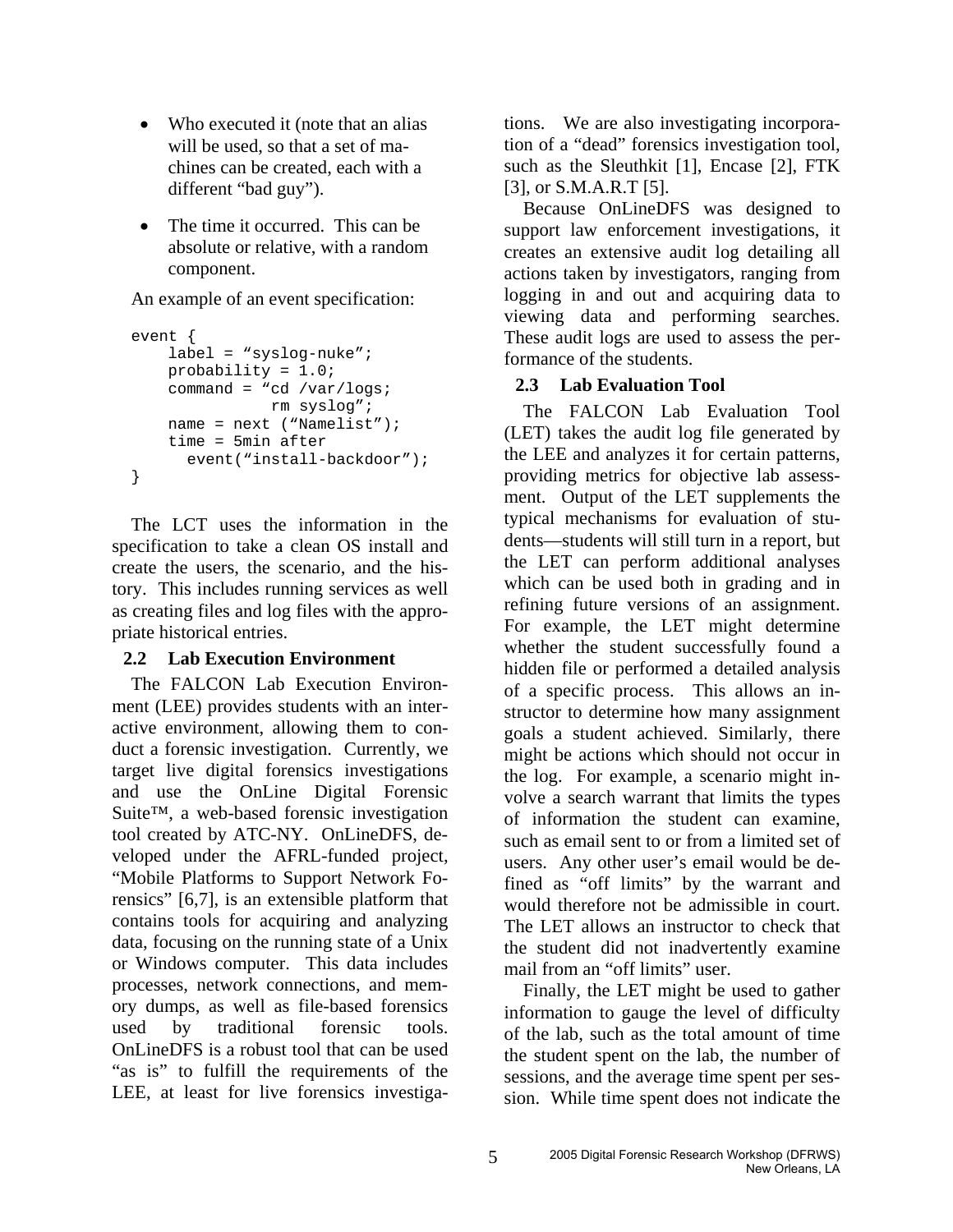

**Figure 2: Network configuration in proof-of-concept experiment.** 

success of the lab, it does help determine whether the lab requires a reasonable amount of time to complete.

#### **3 Preliminary Results**

In order to test the feasibility of our approach to creating laboratory assignments for digital forensics instruction, we recently conducted an experiment, creating a laboratory exercise for students in a digital forensics course at the University of New Orleans. Figure 2 shows the network configuration used for the assignment.

The students (in the role of investigators) were located in New Orleans, LA. The target machines running the scenario, along with the OnLineDFS machine, were located in an isolated subnet, behind a firewall/router, in Ithaca, NY. The target machines were VMware virtual machines, run by a virtual machine server. UNO students were permitted access to the subnet only through the web interface of the OnLineDFS machine. The figure shows a simplified version of this network setup.

In the laboratory scenario, an employee of a company was running an illegal web server, disguised as a normal editor program. The images being served were located in another user's directory (as an attempt to direct suspicion to the other user), and the "bad guy" had a connection off-site to a password-protected web page at the content supplier's site. Each machine had ten user accounts; three users were actively logged on to each machine during the investigation.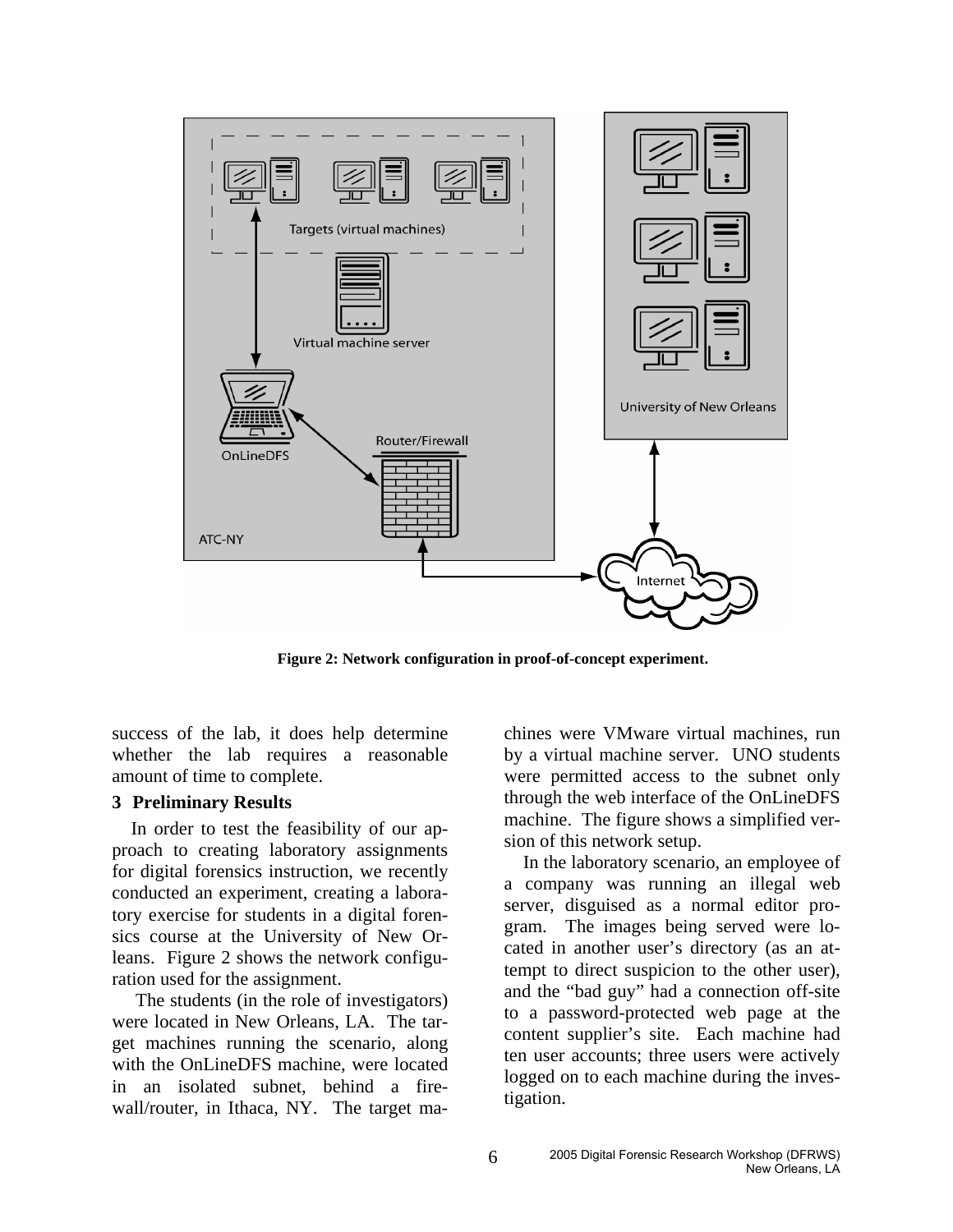The students were only told that the company, an ice cube company, was having problems with "penguin pornography," which was defined in the assignment as any depiction of a penguin without a hat. The assignment was meant to parallel a child pornography investigation, while keeping the tone light. The students were given 11 questions to answer about details of the case (who did it, what did they do, how did they do it, what is the supplier's site, what is the password to the site, etc.). The questions asked in the assignment appear below. **The complete assignment is available at http://www.cs.uno.edu/~golden/FALCON/ assignment1.pdf.** 

*1. Who's the bad guy?* 

*2. Is there penguin porn on the box?* 

*3. If there's penguin porn, how is it being distributed?* 

*4. What clever techniques, if any, were used to obscure the activities?* 

*5. (Exhaustively) where on the box is the bad guy storing applications, data associated with their dark, evil crime, or the penguin porn itself?* 

*6. Has the bad guy attempted to implicate anyone else who uses the target machine in the crime? If so, who?* 

*7. What is the numeric IP address of the site of the bad guy's supplier?* 

*8. Are there any password-protected pages on the supplier's site? If so, provide URLs, usernames and passwords.* 

*9. What is the exact hostname of the site in question 7? Hint: virtual hosting is probably used, so a simple reverse lookup will not give you the correct answer.* 

*10. What is the name of the supplier of penguin porn? Hint: Not the bad guy mentioned in Q1!* 

*11. What species of penguin does the supplier not have pictures of? Does he say anywhere when he might have this type again?* 

The logs were monitored during the assignment to ensure that the students were on track and to provide rapid feedback that other investigative approaches might be

needed to complete parts of the assignment. This included verifying that they had found the directory containing the "illegal" images and that they were looking at processes, memory dumps, and network port information. The audit logs were on the order of 1 megabyte in size per student team.

After the assignment was completed, the students and the authors had a debriefing session via a conference call to provide feedback. There were 12 students in the class. In terms of difficulty on a scale of 0- 10, most students rated the lab a 5-6. In fact, all students were able to complete the assignment. Students reported spending 4-6 hours to complete "most" of the work, and then spending significant time, up to 20 hours total, to finish the assignment. They commented that there were not many deadends, which made the assignment easier than if they had to pursue many false leads.

For this proof of concept experiment, much of the work of the LCT was performed manually. All target machines were clones of each other, so the same user was the "bad guy" for all of the teams. It took almost a month to set up the exercise, and there were numerous items that were not included due to time limitations, such as mail messages, including junkmail and some real messages containing clues. In addition, the users not involved in the scenario had little history of activity (logins, .bash\_history, file timestamps, etc.). Since the assignment focused on live analysis, the lab was intended to discourage the students from simply sifting through all files and encourage them to examine live information such as running processes and open ports. This experiment validated our approach, but argues for a much more sophisticated LCT.

### **4 Conclusions and Future Work**

To provide adequate training to students of digital forensics, both lectures and relevant lab exercises are needed. Unfortunately, most laboratory exercises are "toy"-